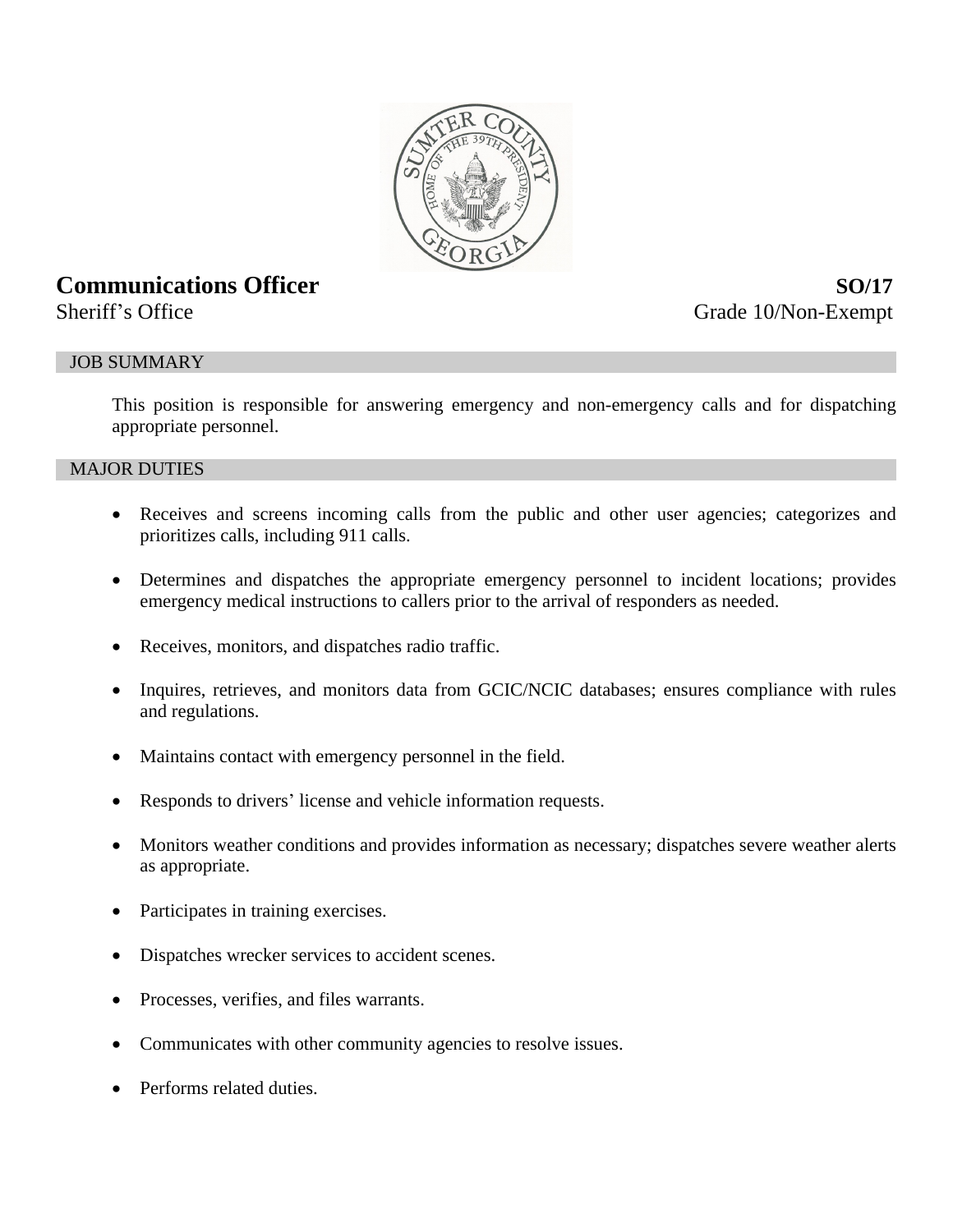## KNOWLEDGE REQUIRED BY THE POSITION

- Knowledge of emergency communications principles and practices.
- Knowledge of GCIC/NCIC policies and procedures.
- Knowledge of emergency dispatch procedures.
- Knowledge of radio and telecommunications equipment.
- Skill in the use of computers and job-related software programs.
- Skill in making decisions in high pressure and emergency situations.
- Skill in public relations.
- Skill in interpersonal relations.
- Skill in oral and written communication.

## SUPERVISORY CONTROLS

The Sergeant assigns work in terms of general instructions. The supervisor spot-checks completed work for compliance with procedures, accuracy, and the nature and propriety of the final results.

#### **GUIDELINES**

Guidelines include GCIC and NCIC guidelines, state and federal regulations, training guidelines, and county and department policies and procedures. These guidelines are generally clear and specific but may require some interpretation in application.

#### COMPLEXITY/SCOPE OF WORK

- The work consists of related emergency communications duties. The necessity of responding to unforeseen and emergency situations contributes to the complexity of the work.
- The purpose of this position is to receive calls emergency and non-emergency calls and to dispatch emergency service personnel as appropriate. Successful performance contributes to the efficient and effective response to emergency and life-threatening situations.

#### **CONTACTS**

- Contacts are typically with department personnel, representatives of emergency services agencies, representatives of other local governments, vendors, and the general public.
- Contacts are typically to give or exchange information, resolve problems, provide services, and motivate persons.